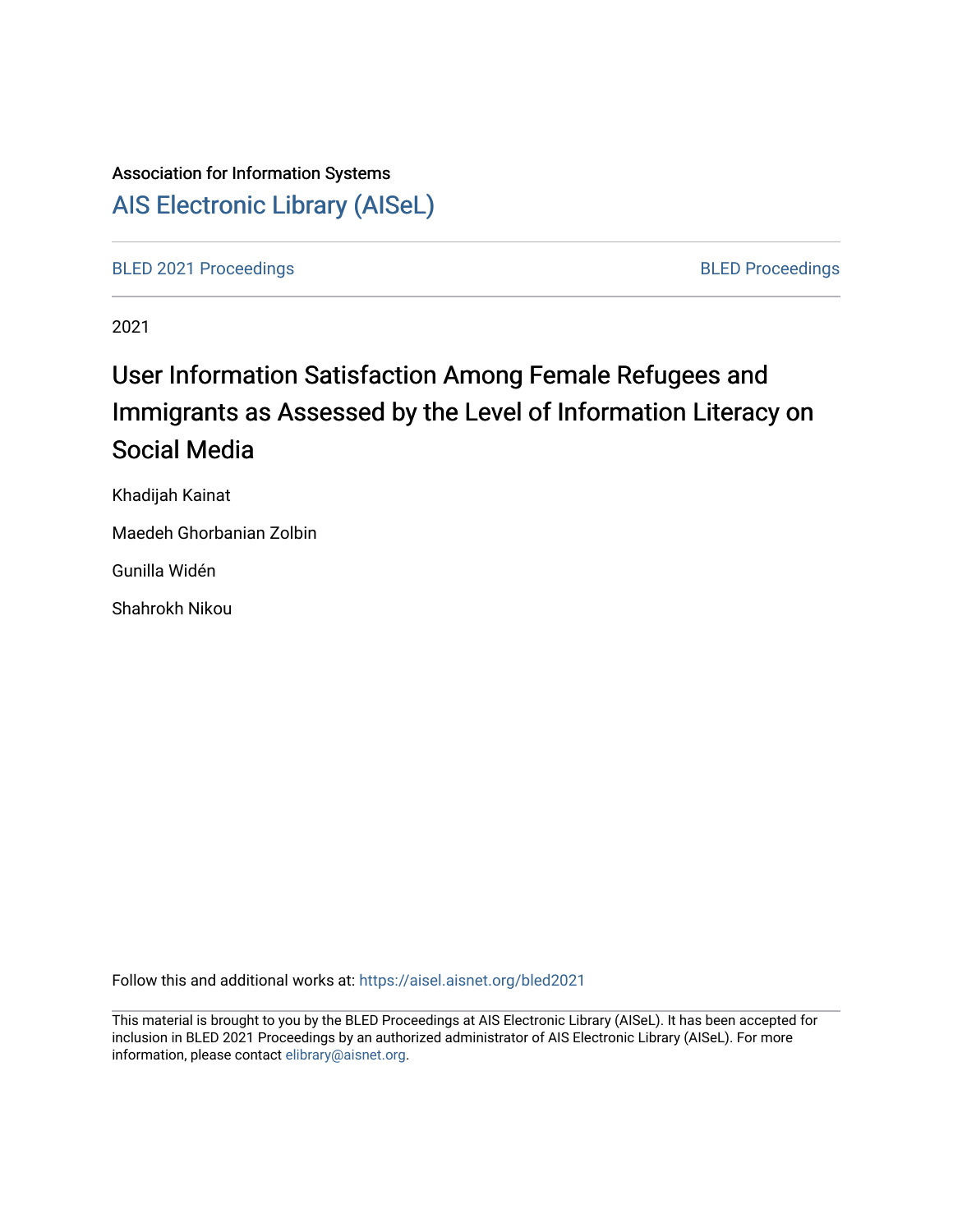## **USER INFORMATION SATISFACTION AMONG FEMALE REFUGEES AND IMMIGRANTS AS ASSESSED BY THE LEVEL OF INFORMATION LITERACY ON SOCIAL MEDIA**

## KHADIJAH KAINAT, MAEDEH GHORBANIAN ZOLBIN, GUNILLA WIDÉN & SHAHROKH NIKOU

Åbo Akademi University, Faculty of Social Sciences, Business and Economics, Turku, Finland; e-mail: khadijah.kainat@abo.fi, maedeh.ghorbanianzolbin@abo.fi, gunilla.widen@abo.fi, shahrokh.nikou@abo.fi

**Abstract** Female refugees and immigrants face various challenges in accessing, using, and sharing information during their integration process. In the context of COVID-19, this study aims to identify the user information satisfaction of female refugees and immigrants living in Finland and Sweden. Using a dataset comprising 232 respondents, the research model was examined through structural equation modelling. The results show that information overload in social media streams has an impact on information fatigue and consequently on the information avoidance behaviour of the target group. The results also show that information literacy helps to avoid social media information overload, in addition to its direct effect on user information satisfaction. Being familiar with the perceived COVID-19 challenges also positively impacts user information satisfaction. In view of the fact that European countries are receiving an everincreasing number of refugees and immigrants, the findings of this study provide both theoretical and practical contributions.

**Keywords:**

COVID-19, information avoidance, information fatigue, information literacy, information satisfaction, integration, female refugees, social media



DOI https://doi.org/10.18690/978-961-286-485-9.25 ISBN 978-961-286-485-9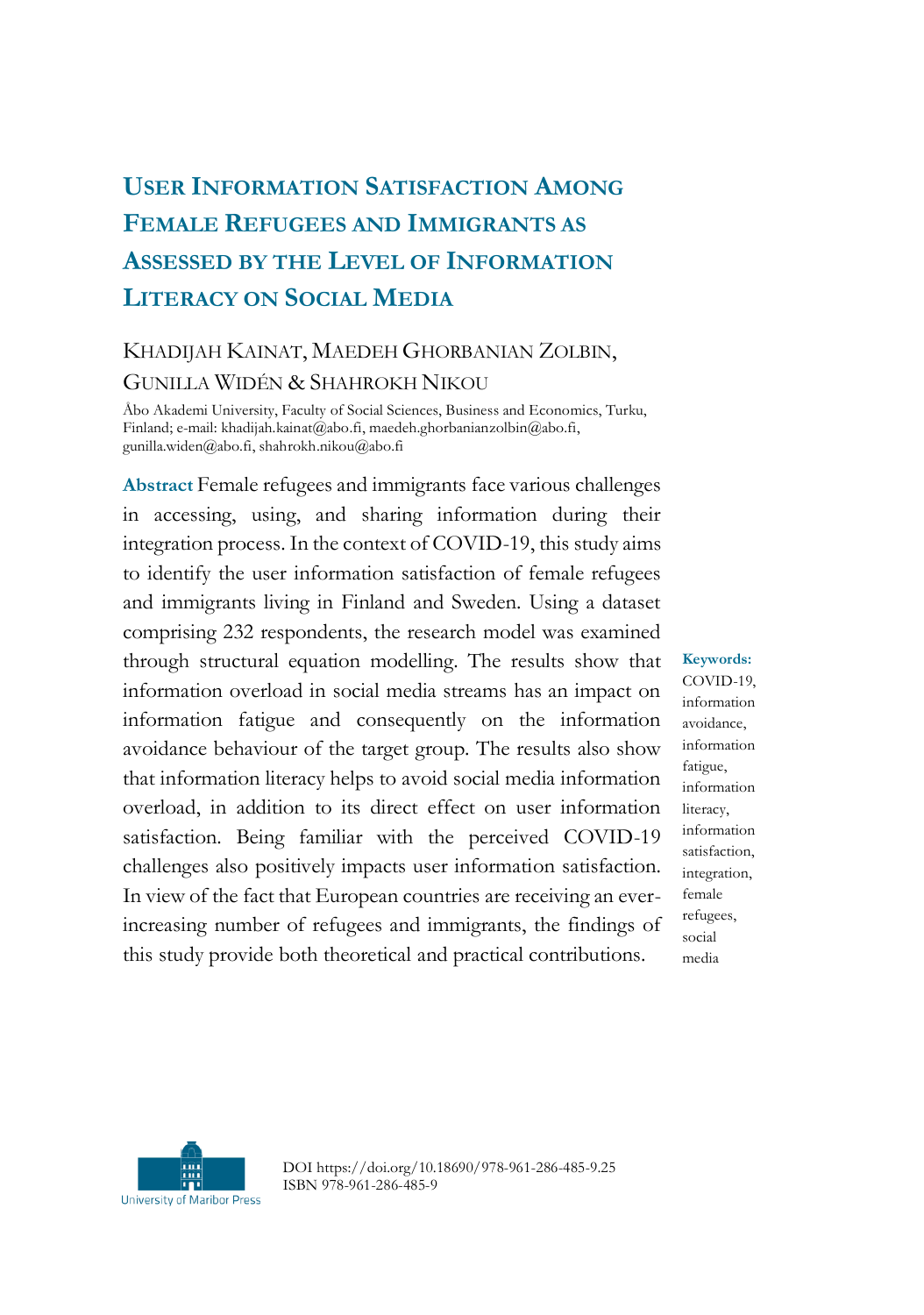#### **1 Introduction**

When entering a new country, refugees and immigrants face various integration challenges such as socio-cultural barriers, lack of language skills, health and psychological problems, employment problems, and family issues (Bronstein, 2019). They also face multiple information challenges in accessing, sharing, and using the information, in addition to challenges such as information overload (hereinafter IO), lack of information, misinformation, culturally nuanced information due to the language barrier, lack of literacy skills, lack of social networks, socio-cultural differences, and personal preferences, which are essential for managing everyday information needs in a host country (Lloyd et al., 2013). As such, it can be argued that information is vital for successful integration. Some authors, such as Swar et al. (2017), have stated that social media IO occurs when seekers have more information than can be assimilated, or in other words, the ability of information seekers to process and handle the information is insufficient to successfully cope with the amount of information they receive. The increasing use of social media platforms (e.g. Facebook, Instagram, Twitter) has fed people with excessive information content in the form of messages, tweets, wall posts, and constant status updates on a daily basis (Bright et al., 2015). This is resulting in people quitting or reducing the use of social media to avoid excessive information, which is known as social media information fatigue (hereinafter IF) (Cao & Sun, 2018). Moreover, social media fatigue, caused by IO, can be linked to the inherent problems associated with information avoidance (hereinafter IA) by social media users. It can be difficult for people to check each message on social media; they may skim or skip irrelevant information or even avoid some information (Guo et al., 2020). Mostly, people are seeking information that is in line with their interests, needs, or existing attitudes, and they avoid the information if these are not in accordance with their point of view – whether this is done consciously or unconsciously (Narayan et al., 2011). Moreover, a less-studied concept in the context of refugees and immigrants is information literacy (hereinafter IL), which has been proven to influence user satisfaction. Some authors, such as Aljanabi and Hadban (2018), have asserted that mastering certain skills and acquiring a robust IL level give individuals a sense of pleasure and confidence which, in turn, can foster their satisfaction. In the context of the COVID-19 pandemic, this paper aims to focus on information seeking in female refugees and immigrants to (i) investigate how such individuals react to information challenges, and (ii) examine their level of information satisfaction. Khan and Eskola (2020) highlighted female refugees and immigrants in particular face unique information challenges during the integration process and need special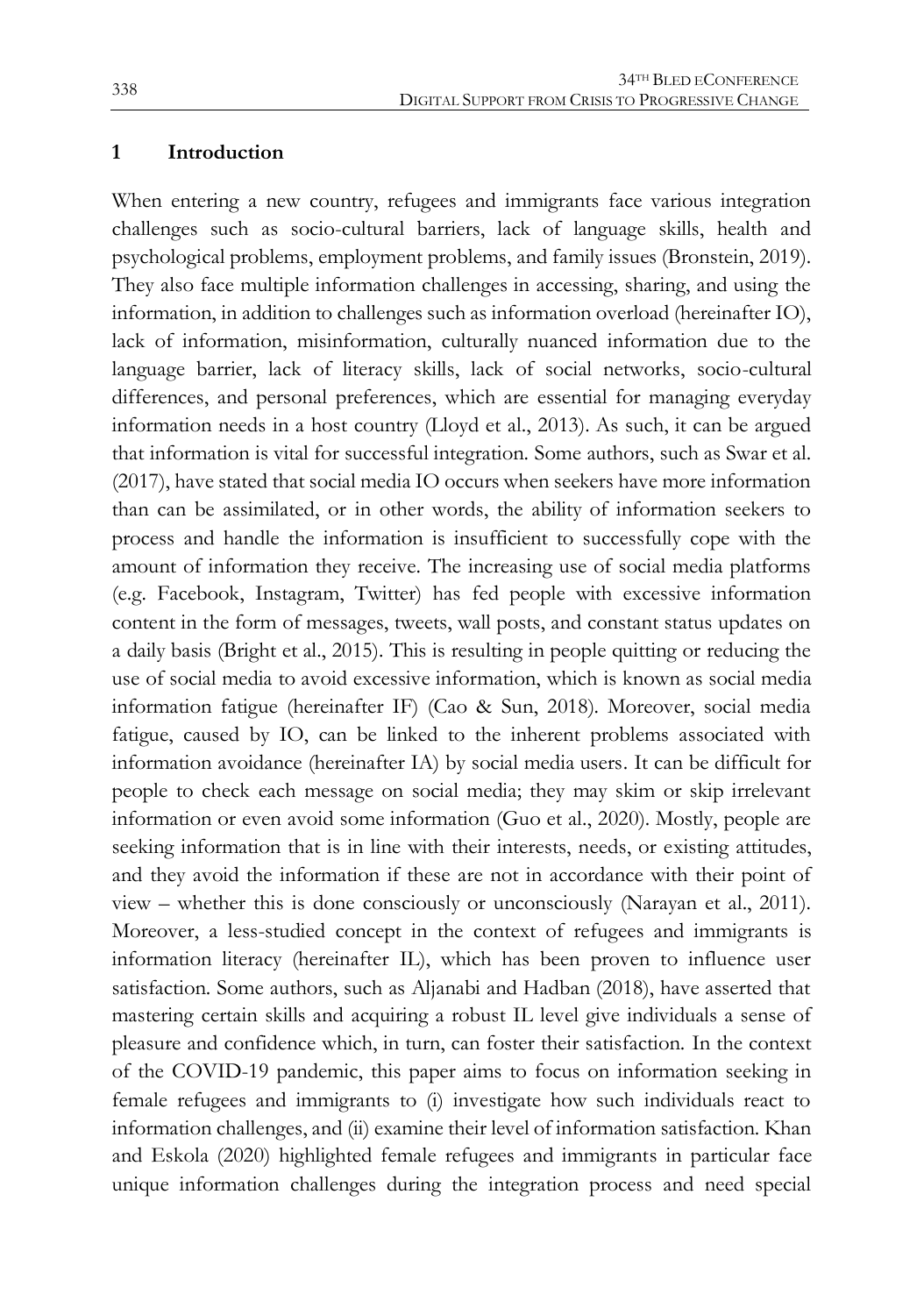attention to fully understand their information practices and the inherent problems, along with the strategies they use to overcome these challenges. In earlier literature (e.g. Liebig & Tronstad, 2018), female refugees and immigrants are often overlooked or studied in combination with their male counterparts. Thus, this study takes the liberty of explicitly focusing on female refugees and immigrants, in order to analyse their user information satisfaction. More importantly, in light of the pandemic brought about by the spread of COVID-19, this study aims to investigate how the current situation impacts the user information satisfaction of this target group. The COVID-19–related challenges in this paper refer to, for example, searching for information to manage stress from day to day when quarantined at home. The question guiding this study is, "*What factors influence the user information satisfaction of female refugees and immigrants, and what roles do information literacy and the perception of COVID-19–related challenges play in this context?*"

### **2 Literature Review and Hypotheses Developments**

The research extends the (C–A–C) framework (Hilgard, 1980), which includes three components of the mind or consciousness: cognition–affect–conation. According to Huitt (1999), cognition refers to the process of knowing and understanding, and affect refers to the emotional interpretation of perception, information, or knowledge. The effect can be used to address questions such as, "How do I feel about this knowledge or information?". With conation, questions such as "Why is this information important?" can be asked, and it refers to the intentional and personal motivation of behaviour. In the following sections, we discuss this in more detail.

#### **2.1 Social Media Information Overload**

In the literature, with the specific focus of understanding the experiences of refugees and immigrants, there is little research related to the information challenges faced by this group. It is important to understand the challenges refugees and immigrants face in accessing, using, and sharing the information to provide them with better integration services and facilities when faced with living in a new country (Quike, 2011). Among the many challenges – such as socio-cultural and linguistic barriers to information, lack of information, and misinformation – information overload is one of the main challenges faced by this group and has the potential to affect their settlement experiences in a new country. Some researchers use IO to indicate the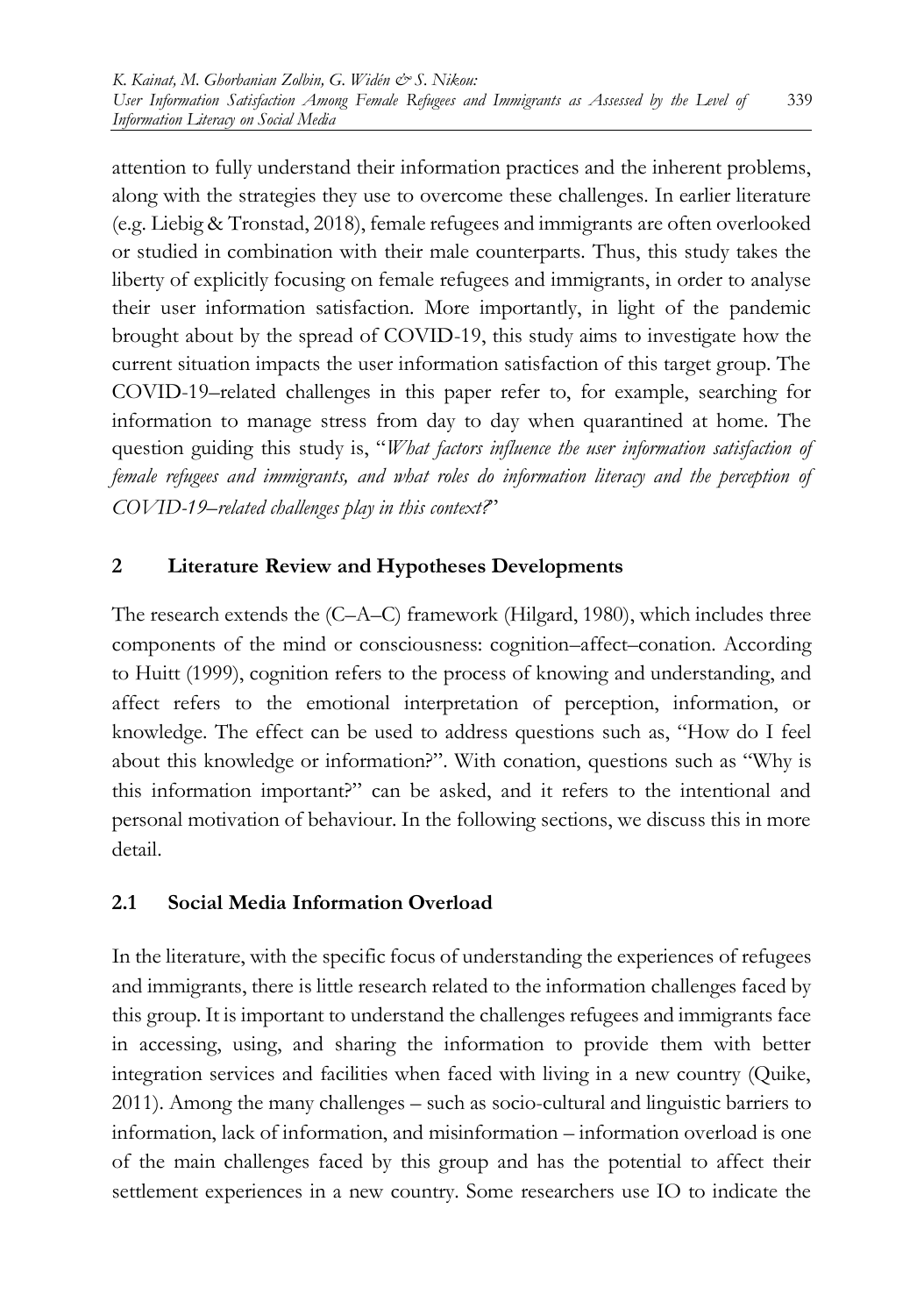possibility of being bombarded with a large amount of unwanted information, some of which may be relevant (Zhang et al., 2016). The IO situation can lead to undesirable consequences such as stress and anxiety (Guo et al. 2020), may weaken the decision quality (Eppler & Mengid, 2004), and may cause the individual concerned to withdraw from the tasks at hand (Cao & Yu, 2019). Social media is one of the main sources of IO. People seek, use, and share different types of information on social media every day. Information overload is defined as the tendency of people to withdraw from social media use when they become overwhelmed with too much content, too many sites, too many friends and contacts, and too much time spent keeping up with these connections (Yu et al., 2018). People cut down on their use of social media for a variety of reasons, such as lack of interest, energy, time, and knowledge, privacy concerns, anxiety, personal reasons, and fear of academic failure (Turan, 2013), but IO remains one of the main reasons for quitting or withdrawing from social media (Cao & Yu, 2019). Moreover, Dai et al. (2020) showed that IO leads to social media fatigue; hence:

**H1:** *Social media IO has a significant effect on the social media IF experienced by female refugees and immigrants*

#### **2.2 Social Media Information Fatigue**

Researchers have found that social media fatigue is an important driver of individuals' decisions to quit social networking platforms (Ravindran et al., 2014). When people tire of spending too much time and energy on social media, they may practise IA behaviours to escape from the negative emotions and fatigue. Dia et al. (2020) found positive relationship between social media fatigue and IA; hence:

**H2:** *Social media IF has a significant effect on the social media IO of female refugees and immigrants*

#### **2.3 Social Media Information Avoidance**

Information avoidance refers to human behaviour in which users ignore some information intentionally in order to save their time and energy or reduce stress (Dia et al., 2020). Information overload is linked to IA in different aspects such as when people actively ignore information because of external pressures of fears and uncertainty. Savolainen (2007) defined IA as when people avoid unnecessary or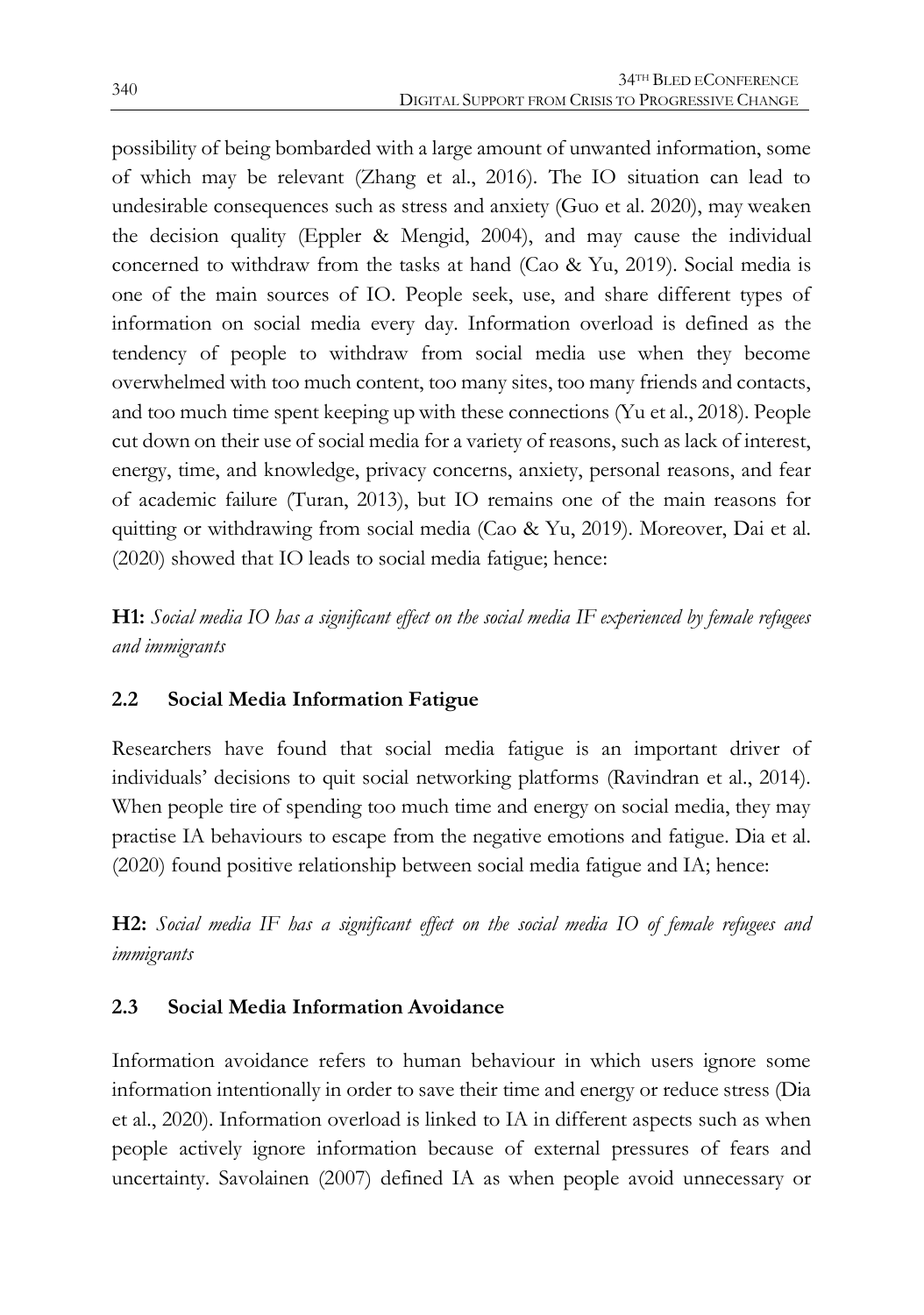negative information by filtering it and withdrawing from it in their everyday life. Similarly, Fisher et al. (2005) asserted that certain coping behaviours – i.e. monitoring (actively seeking solutions to one's problems) and blunting (avoidance of threatening information) – are essential aspects of information behaviour. It makes sense that when people feel less stressed, they feel more satisfied with the information. As such, it can be argued that an individual's ability to avoid irrelevant and unwanted information is directly linked to their user information satisfaction; hence:

**H3:** *Social media IA has a significant effect on the user information satisfaction of female refugees and immigrants*

#### **2.4 Information Literacy**

Information literacy is a required skill for evaluating the information retrieved and shared via social media (Pinto et al., 2020). It is a useful way of ensuring the effective use of information accessible through social media, considering the excessive amount of information available and the potential risks that it carries on the internet. Information literacy is linked to IA. For example, McCloud et al. (2013) identified that if an individual is having difficulties in finding information or comprehending information, he/she is more likely to avoid information. In another study (Karim et al., 2019), it was revealed that higher education and higher IL self-efficacy can reduce the propensity for IA. However, IL is crucial for understanding the user information satisfaction among refugees and immigrants in a social media context. IL skills relating to the use of digital and social media resources help refugees and immigrants to overcome the inherent obstacles in order to satisfy their everyday information needs and to better integrate into the host society (Martzoukou & Burnett, 2018). The need for social media IL during the current pandemic is even more crucial – so as to avoid fake news, myths, and rumours about COVID-19, to make sense of the right information, to identify the most relevant information, and to use the information in the right way (Fujii et al., 2020). Previous studies lack an understanding of the variations in IL that exist among refugees and immigrants within a social media context and how IL impacts IA; hence, we propose:

**H4:** *Information literacy has a significant effect on social media IA, such that the higher the level of literacy in a female refugee or immigrant is, the higher the likelihood she will be able to deal with unwanted and irrelevant information*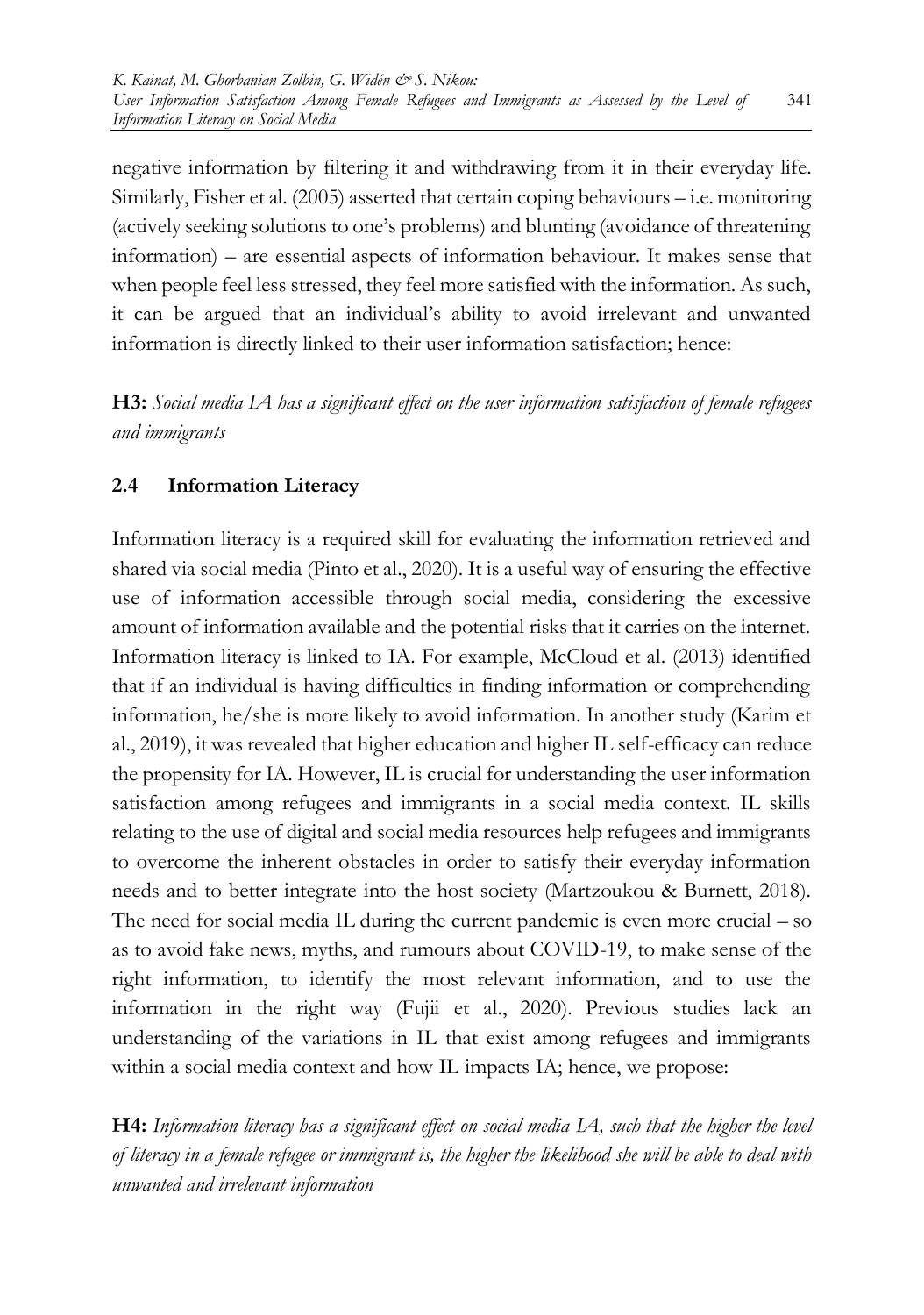**H5:** *Information literacy has a significant effect on the user information satisfaction, such that the more literate a female refugee or immigrant is, the more likely she will be satisfied with the use of information*

#### **2.5 Perceived COVID-19 Challenges**

The literature on COVID-19–related factors – and how this affects people's level of user information satisfaction – is scarce. This is even more evident in the context of refugees and immigrants. Alea et al. (2020) explored the impact of perceived COVID-19 challenges in the higher education context and examined how an awareness of the challenges improves the learning experience. In this study, we aim to investigate how the challenges associated with the COVID-19 pandemic situation impact the level of user information satisfaction among female refugees and immigrants. We argue that the more familiar this target group is with the challenges of the situation, the more they will be able to control the information they receive from different sources and consequently the more satisfied they will be with the information obtained. Hence, we propose the following:

**H6:** *Perceived COVID-19 challenges have a significant effect on the level of user information satisfaction among female refugees and immigrants*

### **2.6 User Information Satisfaction**

From a refugee and immigrant perspective, social media and ICT have normally been at the forefront of improvements in key factors concerning well-being, such as reducing isolation and stress, increasing social networking, improving feelings of agency, and establishing oneself in a new country (Udwan et al., 2020). However, refugees and immigrants are also exposed to some negative impacts of social media use, such as risky sexual behaviour, cyberbullying, and feelings of envy about others' lives (Anderson et al., 2020). In one study of Syrian refugees in the Netherlands (Udwan et al., 2020), the two sides of social media are presented – where it provides connectivity with family and friends on the one hand, and yet has an emotionally draining effect on the other (Udwan et al., 2020). The authors found that the use of social media impacts people differently and that individuals with a refugee and immigrant background hold different views on social media use and level of user satisfaction. Few studies have shown that users of social media adopt the IA strategy to deal with information overload (e.g. Lee et al., 2017; Sasaki et al., 2016). Lee et al.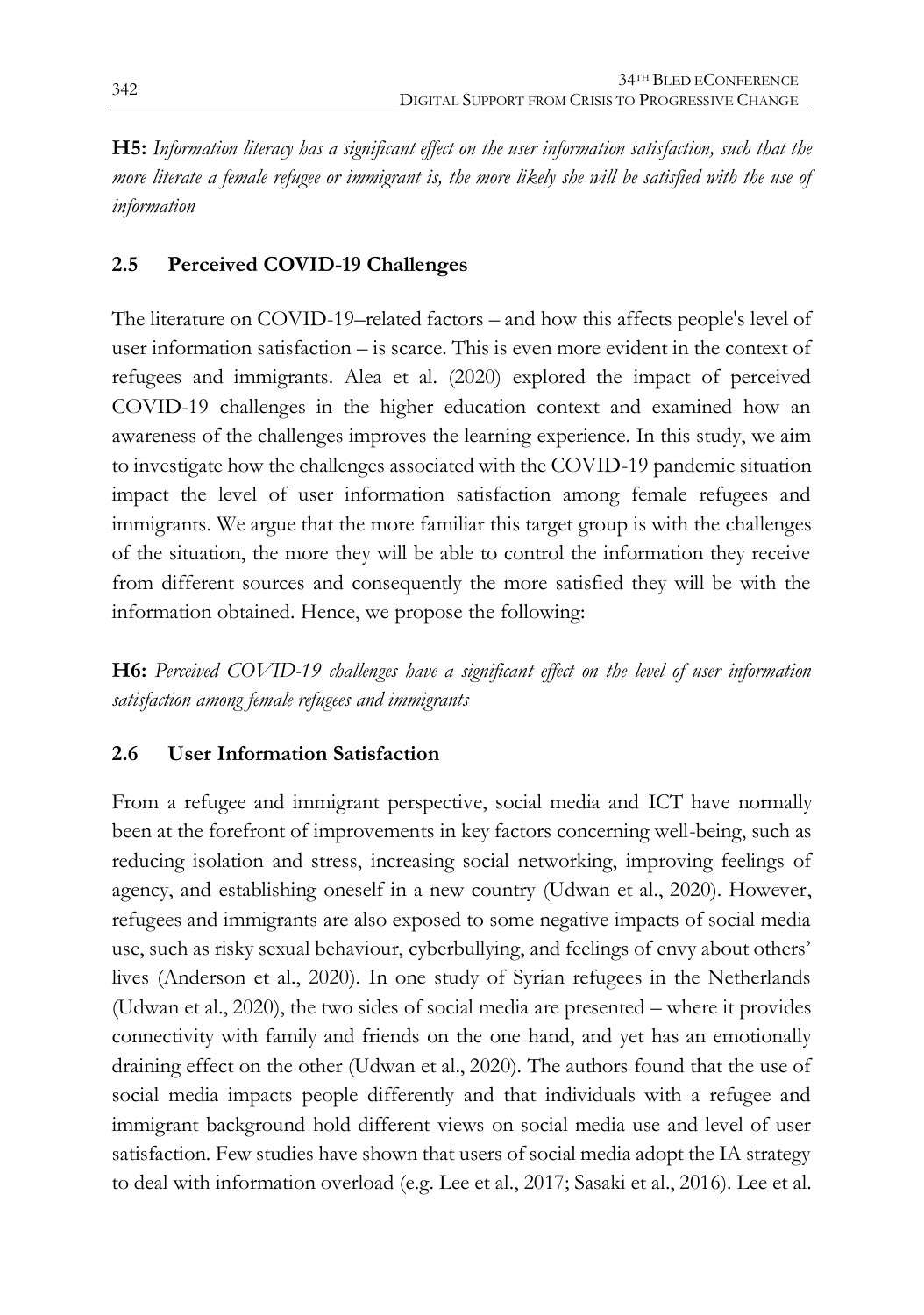(2017) suggested that when individuals are highly overloaded with news information from social media, they are likely to access only certain selective news sources. Further, Sasaki et al. (2016) found that when Twitter users face the challenge of IO, they avoid viewing all received tweets rather than reduce their number of friends to reduce the total number of received tweets. User information satisfaction decreases if people are overloaded with unwanted information or less relevant information, but the ability to cope with IF – and consequently to have an appropriate IA strategy in place to cope with IO – may lead to enhanced satisfaction because people then limit their information to only matter that is relevant and wanted. In summary, we argue that user information satisfaction among those with a refugee or immigrant background is not only impacted by traditional social media factors but also by individual-level (information literacy) and contextual (COVID-19) related factors which equally impact their level of information satisfaction (see Figure 1).



**Figure 1: Proposed Conceptual Model**

#### **3 Research Methodology**

#### **3.1 Instrument and Data Collection**

The items used to measure the constructs were all derived from previously validated measures, and if needed, were modified slightly to fit the study context. Alea et al.'s (2020, p. 134-136) items were used to measure COVID-19 challenges (3 items). Information overload (12 items), IF (8 items), and IA (7 items) were derived from Whelan et al. (2020), Bright et al. (2015), Dai et al. (2020), and Shin and Lin (2016), respectively. Items for information literacy (6 items) and user information satisfaction (5 items) were derived from Pinto et al. (2020) and Roberts (1999). We used an English language online survey to collect data between February and March,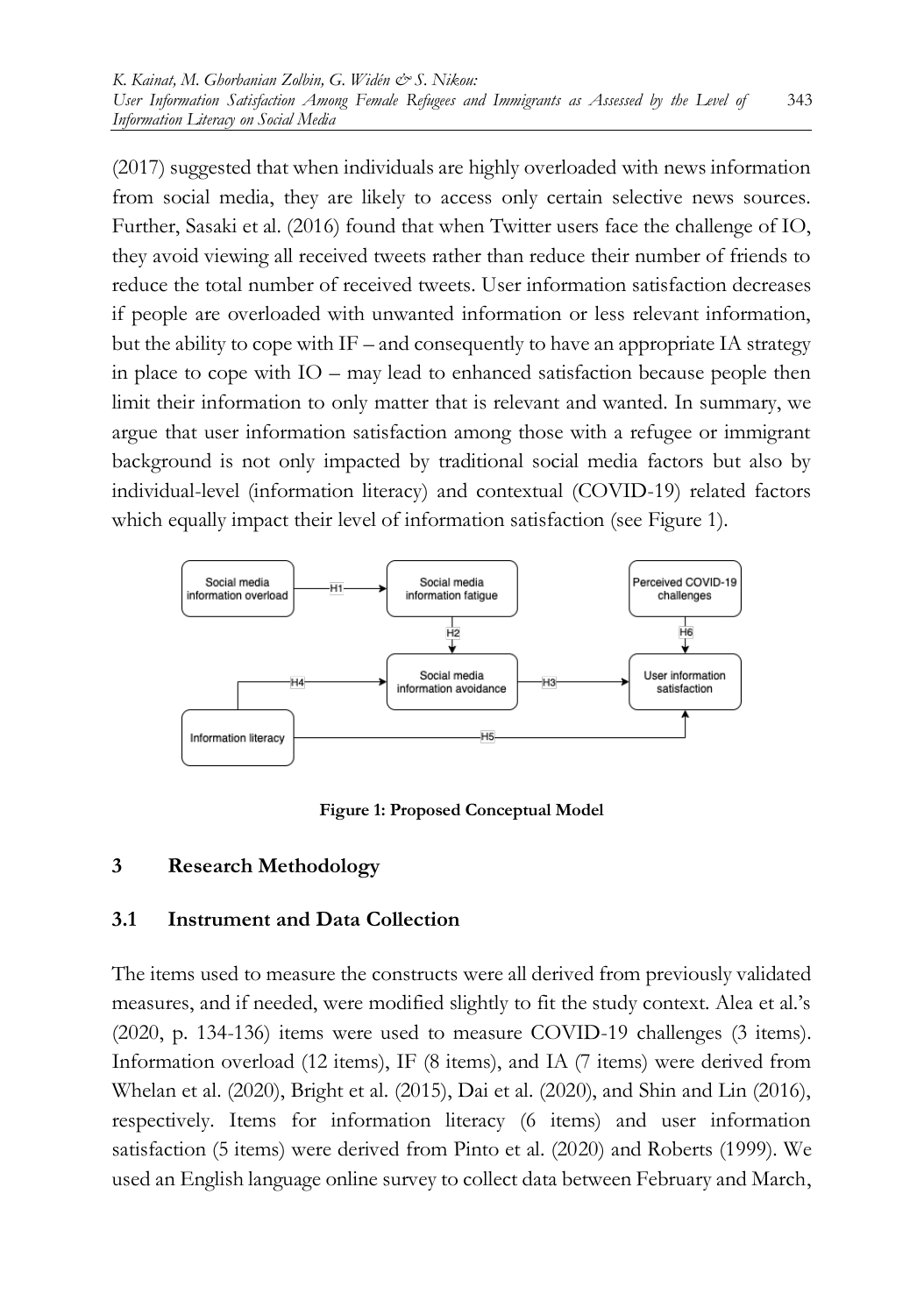2021. We sent more than 200 personal invitations, in addition to posting the survey link using different channels, such as authors' personal networks and social media platforms. We received 336 complete responses in total. As the main focus was on females with either a refugee or immigrant background living in Finland or Sweden, the final dataset consisted of 232 respondents who matched this criterion.

#### **4 Results**

#### **4.1 Descriptive Results**

The respondents' ages fell within the ranges of 18–25 years (10%), 26–35 years  $(56\%)$ ,  $36-45$  years  $(30\%)$ , and  $46-55$  years  $(4\%)$ . The sample, as mentioned, consisted of 232 female respondents, who lived either in Finland ( $n = 73$ ) or in Sweden ( $n = 159$ ). Of the 232 respondents, 151 (65%) were immigrants and 81 (35%) were refugees. With regard to the current occupational status of the respondents, most were students ( $n = 124$ ), followed by 48 respondents who indicated they were employed. Additionally, 42 respondents were non-employed, and 14 were self-employed. When we asked the respondents to indicate the social networking sites (SNSs) they used to access information, we found interesting results. The use of Facebook was mentioned by 210 respondents, and Instagram by 203 respondents. The least-used SNSs were Twitter ( $n = 58$ ), TikTok ( $n = 57$ ), Telegram ( $n = 16$ ), and Snapchat ( $n = 62$ ). We also asked the respondents to indicate how long they spend per day searching for and sharing information on SNSs. The findings were as follows: less than 30 minutes  $= 10$  respondents; between 30 minutes and one hour  $= 72$  respondents; between one and two hours  $= 89$  respondents; and more than two hours  $= 61$  respondents.

| Item                | Loadings | (α)  | <b>CR</b> | <b>AVE</b> |
|---------------------|----------|------|-----------|------------|
| COV CH <sub>1</sub> | 0.89     |      |           |            |
| COV CH <sub>2</sub> | 0.84     | 0.79 | 0.86      | 0.69       |
| COV CH <sub>3</sub> | 0.76     |      |           |            |
| Info-Fat2           | 0.79     |      |           |            |
| Info-Fat3           | 0.73     |      |           |            |
| Info-Fat4           | 0.81     | 0.92 | 0.94      | 0.68       |
| Info-Fat5           | 0.82     |      |           |            |
| Info-Fat6           | 0.89     |      |           |            |
|                     |          |      |           |            |

| Table 1: Descriptive Statistics |  |
|---------------------------------|--|
|---------------------------------|--|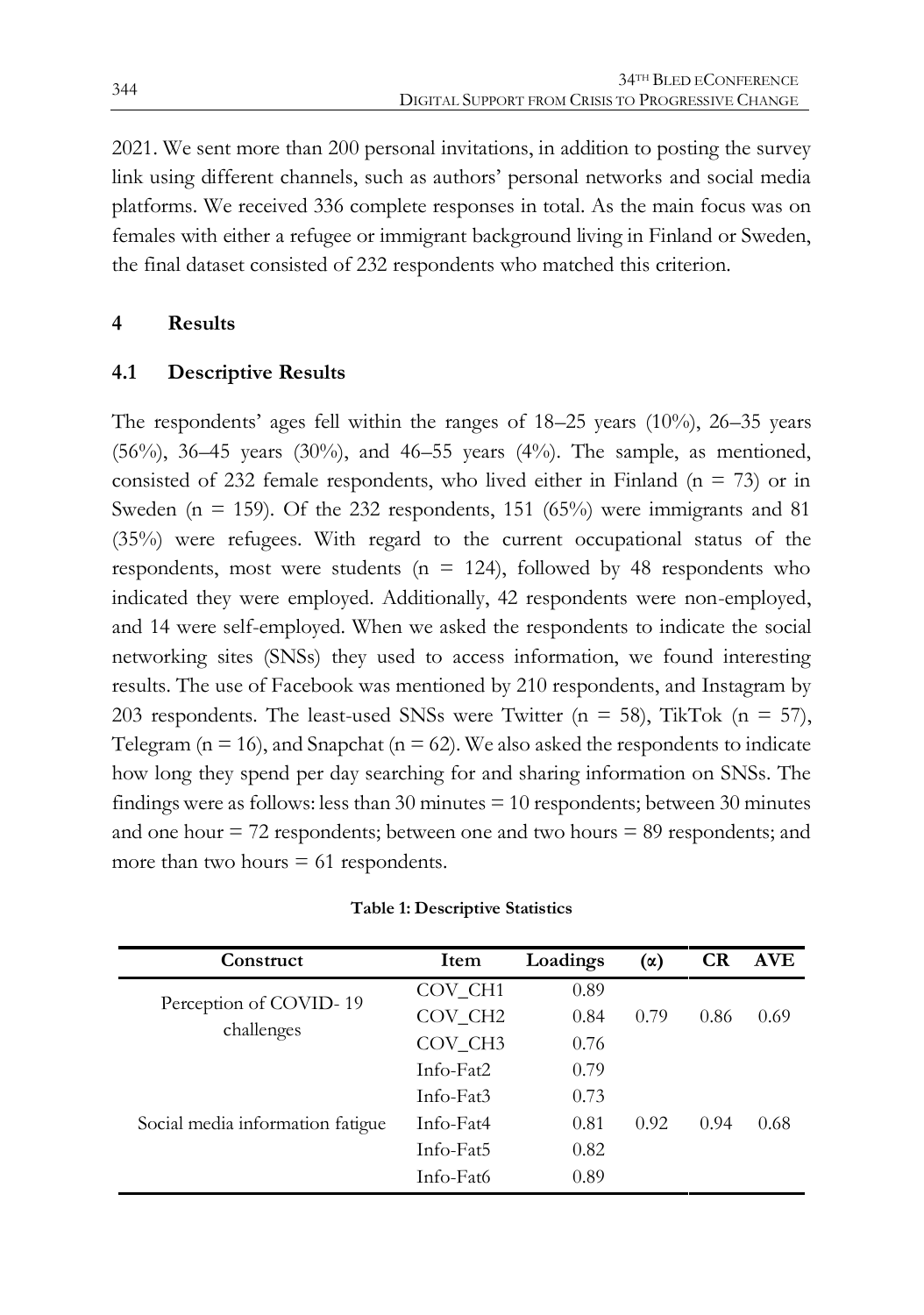*K. Kainat, M. Ghorbanian Zolbin, G. Widén & S. Nikou:*

*User Information Satisfaction Among Female Refugees and Immigrants as Assessed by the Level of Information Literacy on Social Media* 345

|                                                               | Info-Fat7       | 0.88 |      |      |      |
|---------------------------------------------------------------|-----------------|------|------|------|------|
| Information literacy<br>Social media information<br>avoidance | Info-Fat8       | 0.85 |      |      |      |
|                                                               | IL1             | 0.81 |      |      |      |
|                                                               | IL2             | 0.87 |      |      |      |
|                                                               | IL3             | 0.81 | 0.92 | 0.94 | 0.71 |
|                                                               | IL <sub>4</sub> | 0.83 |      |      |      |
|                                                               | IL <sub>5</sub> | 0.89 |      |      |      |
|                                                               | IL6             | 0.82 |      |      |      |
|                                                               | Inf_AV2         | 0.79 |      |      |      |
|                                                               | Inf_AV3         | 0.83 |      |      | 0.65 |
|                                                               | Inf_AV4         | 0.83 | 0.89 | 0.92 |      |
|                                                               | Inf_AV5         | 0.84 |      |      |      |
|                                                               | Inf_AV6         | 0.83 |      |      |      |
|                                                               | Inf_AV7         | 0.73 |      |      |      |
|                                                               | Inf_OV10        | 0.83 |      |      |      |
|                                                               | Inf_OV12        | 0.77 |      |      |      |
|                                                               | Inf_OV2         | 0.81 |      |      | 0.64 |
|                                                               | Inf_OV3         | 0.76 |      |      |      |
| Social media information overload                             | Inf_OV4         | 0.79 | 0.94 | 0.95 |      |
|                                                               | Inf_OV5         | 0.82 |      |      |      |
|                                                               | Inf_OV6         | 0.71 |      |      |      |
|                                                               | Inf_OV7         | 0.81 |      |      |      |
|                                                               | Inf_OV8         | 0.84 |      |      |      |
|                                                               | Inf_OV9         | 0.87 |      |      |      |
| User information satisfaction                                 | Info-SAT1       | 0.77 |      |      |      |
|                                                               | Info-SAT2       | 0.81 |      |      |      |
|                                                               | Info-SAT3       | 0.81 | 0.82 | 0.87 | 0.58 |
|                                                               | Info-SAT4       | 0.71 |      |      |      |
|                                                               | Info-SAT5       | 0.71 |      |      |      |

The results showed that all factor loadings (except for 5 items) were above the threshold value of 0.70. In total, we used 41 items to measure the six constructs and retained 37 items for further analysis. All internal reliability and validity assessments, i.e. Cronbach's alpha (α), and composite reliability (CR), for all constructs were in the range of the recommended values of 0.70 and 0.70, respectively (Hair et al., 2019). The highest and the lowest CR values were for social media IO (0.95) and for perceived COVID-19 challenges (0.86). Also, the highest Cronbach's alpha (α) value was for social media IO (0.94), and the lowest value was for perceived COVID-19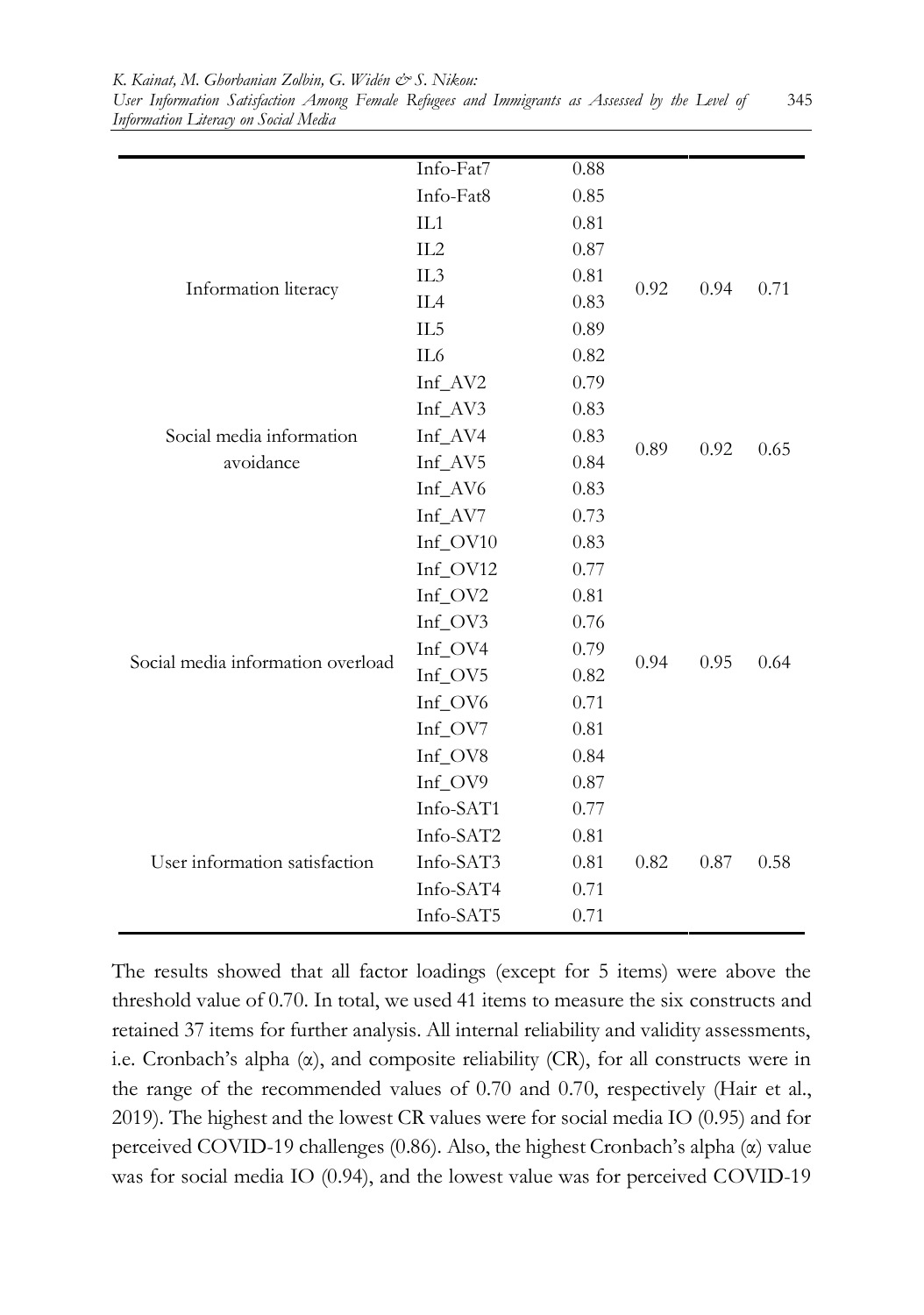challenges (0.79) (see Table 1). To examine whether all measures within each construct were theoretically related to one another as predicted, the convergent validity was assessed using the average variance extracted (AVE) values. As shown in Table 2, all the AVE values were above the recommended threshold of 0.50. Regarding the AVE values, the highest was for IL (0.71) and the lowest was for user information satisfaction (0.58). To establish the discriminant validity, the Fornell– Larcker criterion was used. We examined the AVE scores, and all AVE values were found to be lower than the shared variance for all model constructs; in this way, the discriminant validity was established (Fornell & Larcker, 1981).

| Constructs                    | <b>PCCH</b> | <b>SMIA</b> | - IL | <b>SMIO</b> | <b>UIS</b> | <b>SMF</b> |
|-------------------------------|-------------|-------------|------|-------------|------------|------------|
| Perception of COVID-19        |             |             |      |             |            |            |
| challenges                    | 0.83        |             |      |             |            |            |
| Social media information      |             |             |      |             |            |            |
| avoidance                     | 0.15        | 0.81        |      |             |            |            |
| Information literacy          | 0.12        | 0.43        | 0.84 |             |            |            |
| Social media information      |             |             |      |             |            |            |
| overload                      | 0.42        | 0.29        | 0.21 | 0.81        |            |            |
| User information satisfaction | 0.23        | 0.36        | 0.47 | 0.48        | 0.76       |            |
| Social media information      |             |             |      |             |            |            |
| fatigue                       | 0.28        | 0.51        | 0.21 | 0.69        | 0.38       | 0.82       |

**Table 2: Discriminant validity (Fornell and Larcker criterion)**

PLS-SEM (partial least squares structural equation modelling) was used to evaluate and examine the path relationships in the model. The structural results showed that the independent variable, i.e. information use satisfaction has been explained by variance of 35%. The predictor variables, i.e. social media IF and social media IA, have been explained by variance of 47% and 37%, respectively. The SEM results showed that, as we predicted, social media IO had a positive and significant effect  $(\beta = .69; t = 14.697; p = .001)$  on social media IF, thus providing theoretical support to accept H1. Similarly, social media IF ( $\beta$  = .44;  $t$  = 7.491;  $p$  = .001) positively affected social media IA; thus, H2 was supported. Socia media IA significantly affected (β = .18;  $t = 2.977$ ;  $p = .005$ ) user information satisfaction, hence supporting H3 in the model. The analysis revealed interesting results when the path relationships from IL to IA and user information satisfaction were assessed. The path from IL to IA was positive  $(\beta = .69; t = 14.697; p = .001)$ , hence supporting H4 in the model.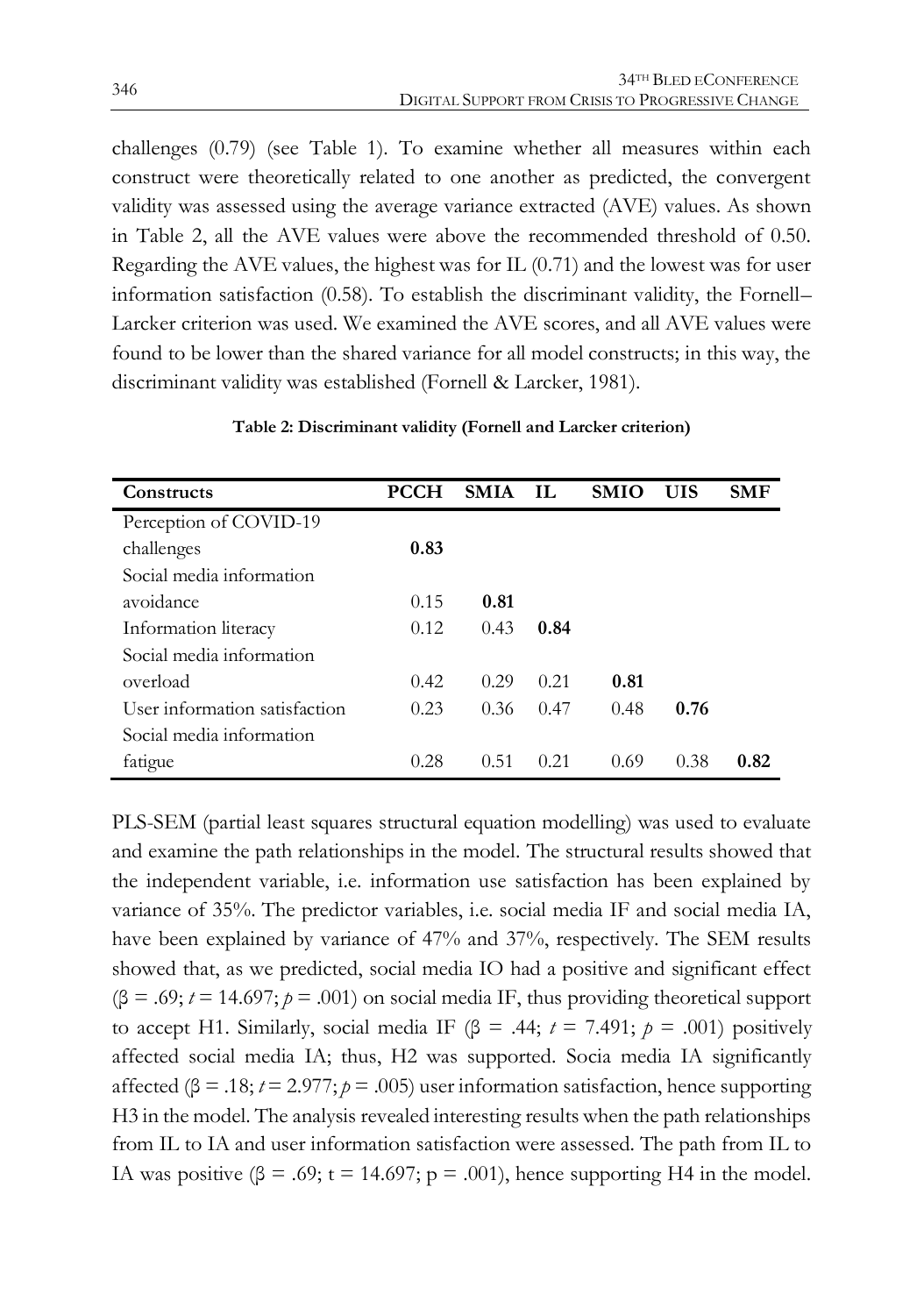The direct path between IL to user information satisfaction was also significant (β  $= .38$ ; t = 6.001; p = .001), indicating that the level of IL of the respondents plays a major role in their information satisfaction. Therefore, H5 was supported by the model. Finally, as we proposed and predicted, the respondent's perception towards COVID-19 challenges had a direct and positive effect ( $\beta = .15$ ; t = 2.759; p = .005) on user information satisfaction, hence supporting H6 in the model.



**Figure 2: Structural model results. Notes: \*p < .01. \*\*p < .005. \*\*\*p < .001**

#### **5 Discussions and Conclusion**

The research model proposed in this research extends the (C–A–C) framework (Hilgard, 1980). The novelty of our proposed research model lies in the integration of the additional contextual construct, i.e. the perceived COVID-19 challenges, and the individual-level construct, i.e. literacy skills. To the best of our knowledge, these two variables have never been used to assess the user information satisfaction of females with a refugee or immigrant background. The results confirmed the effect of traditional constructs associated with social media use, such as IO to IF (Kim & Park, 2015) and IF to IA (Lee et al., 2017), and consequently IO to user information satisfaction (Dai et al., 2020). More importantly, the situational and contextual factors such as the perception of challenges associated with COVID-19 and the IL skills of the respondents were found to impact the level of user information satisfaction. As such, we contribute to the literature by showing that females with a refugee or immigrant background living in Finland and Sweden, while using different social media platforms and networking sites excessively to obtain and share information, nevertheless use information avoidance as a possible strategy for coping with information overload during the COVID-19 pandemic. This paper provides some practical implications too. For example, all respondents who participated in this research were female, living in Finland or Sweden, and with either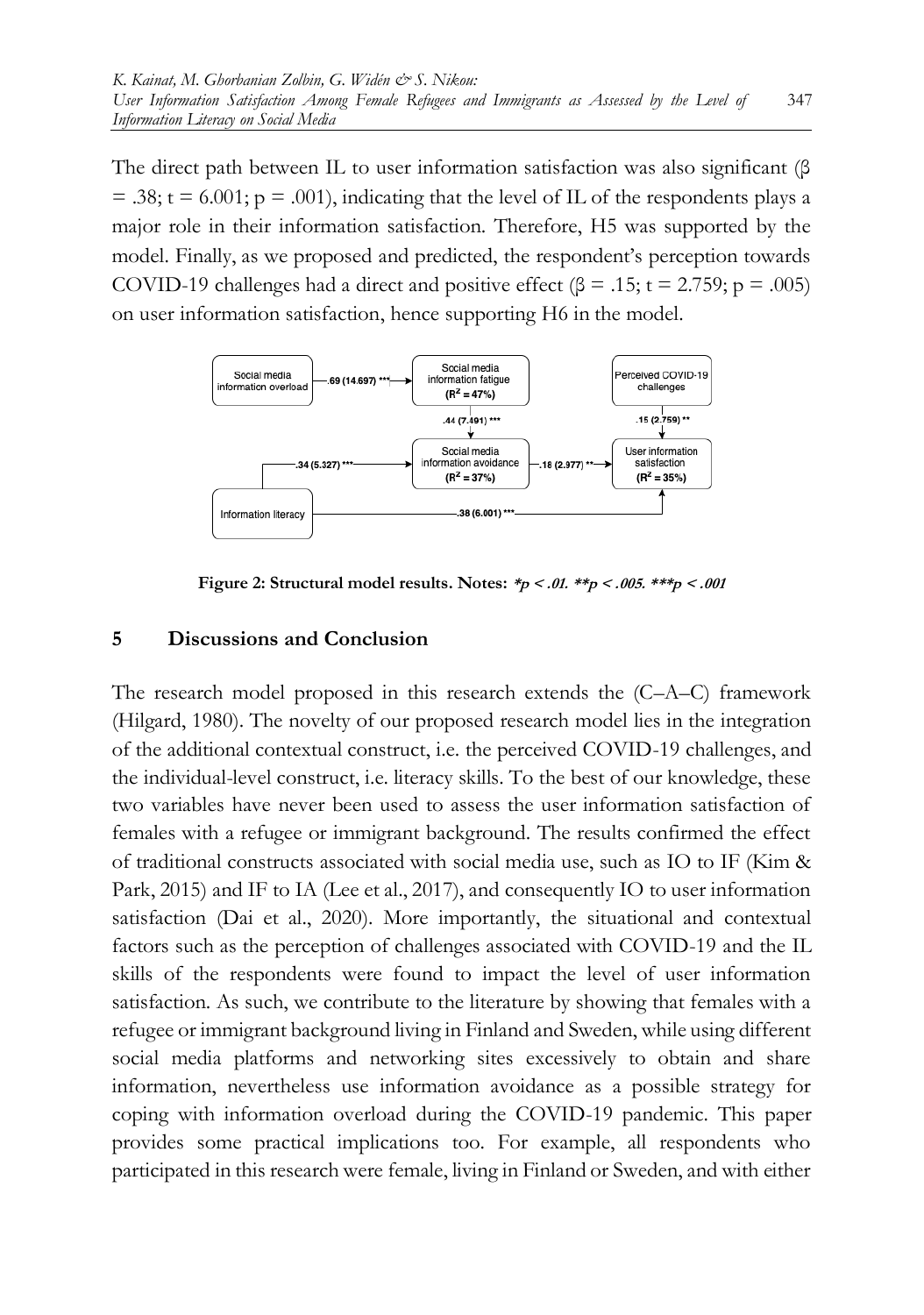a refugee or immigrant background. As such, the findings might be applicable to policymakers to assist them in developing strategies for information management and information access in society. In addition, we showed that IF will likely result in IO behaviour among individuals (more specifically, females with the social status of being refugees or immigrants) who experience negative or unpleasant emotions when interacting with a huge amount of information. It is important that the providers of information in the social media platforms implement measures that could prevent users from experiencing negative satisfaction. However, this paper has some limitations. For example, we cannot claim that the results can be generalised, and our findings are applicable only to the context of this research. Moreover, we cannot solidly confirm the residency of the participants, as the responses were collected via an online and self-reported survey. Moreover, we cannot confirm if respondents clearly understood that their reported time on the internet was solely linked to reporting information retrieval activities.

#### **References**

- Alea, L. A., Fabrea, M. F., Roldan, R. D. A., & Farooqi, A. Z. (2020). Teachers' Covid-19 Awareness, Distance Learning Education Experiences and Perceptions towards Institutional Readiness and Challenges. International Journal of Learning, Teaching and Educational Research, 19 (6), 127-144.
- Aljanabi, A. R. A., & AL-Hadban, W. K. H. M. (2018). Information literacy and learners' satisfaction: The mediating role of social networking technology usage. Information and Learning Sciences, 119(11), 618-634.
- Anderson, S., & Marguerite, D. (2020). Refugees and social media in a digital society. The Journal of Community Informatics, 16, 26-44.
- Bright, L. F., Kleiser, S. B., Grau, S. L. (2015). Too much Facebook? An exploratory examination of social media fatigue. Computers in Human Behaviour, 44, 148-155.
- Bronstein, J. (2019). Reframing integration information marginalization and information resistance among migrant workers. Journal of Documentation, 76(1), 27-48.
- Cao, X., & Sun, J. (2018). Exploring the effect of overload on the discontinuous intention of social media users: An S-O-R perspective. Computers in Human Behaviour, 81, 10–18.
- Cao, X., & Yu, L. (2019). Exploring the influence of excessive social media use at work: A threedimension usage perspective. International Journal of Information Management, 46, 83–92.
- Dai, B., Ali, A., & Wang, H. (2020). Exploring information avoidance intention of social media users: a cognition–affect–conation perspective. Internet Research, 30(5), 1455-1478.
- Eppler, M. J., & Mengis, J. (2004). The concept of information overload: A review of literature. The Information Society: An International Journal, 20, 325-344.
- Fisher, K.E., Erdelez, S. & McKechnie, L. eds. (2005). Theories of information behaviour. Information Today, Inc.
- Fornell, C. G., and D. F. Larcker. (1981). Evaluating structural equation models with unobservable variables and measurement error. Journal of Marketing Research 18(1), 39–50.
- Fujii, M. S., Hüttmann, J., Kutscher, N., & Friedrichs-Liesenkötter, H. (2020). Participation?! Educational Challenges for Young Refugees in Times of the COVID-19 Pandemic. Media Education, 11(2), 37-47.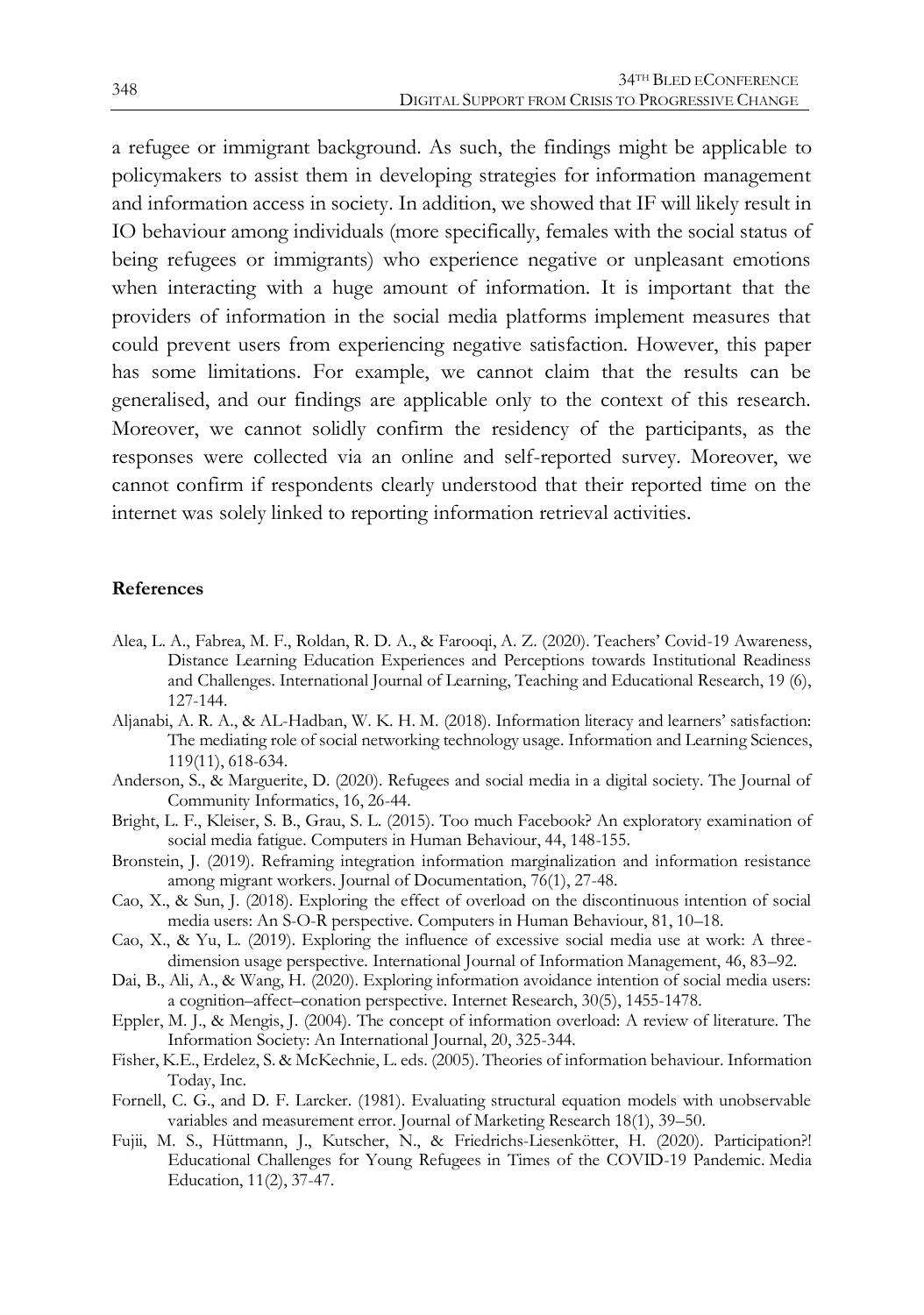- Guo, Y., Lu, Z., Kuang, H., & Wang, C. (2020). Information avoidance behaviour on social network sites: Information irrelevance, overload, and the moderating role of time pressure. International Journal of Information Management, 102067.
- Hair, J. F., Risher, J. J., Sarstedt, M., & Ringle. C. M. (2019). When to use and how to report the results of PLS-SEM. European Business Review, 31(1), 2-24.
- Hilgard, E. R. (1980). The trilogy of mind: cognition, affection, and conation. Journal of the History of the Behavioural Sciences, 16(2), 107-117.
- Huitt, W. (1999). Conation as an important factor of mind. Educational Psychology Interactive. Available at: http://www.edpsycinteractive.org/topics/conation/conation.html. (Accessed 18 May 2021).
- Karim, M., Widén, G., & Heinström, J. (2019). Influence of demographics and information literacy self-efficacy on information avoidance propensity among youth. In Proceedings of CoLIS, the Tenth International Conference on Conceptions of Library and Information Science, Ljubljana, Slovenia, June 16-19, 2019.
- Khan, K.S., & Eskola, E. (2020). The cultural landscape of women refugees in Sweden a road to information and integration. In Proceedings of ISIC, the Information Behaviour Conference, Pretoria, South Africa. Information Research, 25(4).
- Kim, S., & Park, H. (2015). Empirical study on antecedents and consequences of users' fatigue on SNS and the moderating effect of habit. Journal of Information Technology Services, 14(4), 137- 157.
- Lee, S. K., Lindsey, N. J., & Kim, S. K. (2017). The effects of news consumption via social media and news information overload on perceptions of journalistic norms and practices. Computers in Human Behaviour, 75, 254-263.
- Liebig, T. and Tronstad, K. R. (2018). Triple Disadvantage? A first overview of the integration of refugee women," OECD Social, Employment and Migration Working Papers, 216, OECD Publishing, Paris.
- Lloyd, A., Mary, A. K., Kim, M. T., & Asim Q. (2013). Connecting with New Information Landscapes: Information Literacy Practices of Refugees. Journal of Documentation, 69 (1), 121– 144.
- Martzoukou, K. and Burnett, S., (2018). Exploring the everyday life information needs and the sociocultural adaptation barriers of Syrian refugees in Scotland. Journal of Documentation, 74 (5), 1104 -1132.
- McCloud, R. F., Jung, M., Gray, S. W., & Viswanath, K. (2013). Class, race and ethnicity and information avoidance among cancer survivors. British Journal of Cancer, 108(10), 1949.
- Narayan, B., Case, D. O., & Edwards, S. L. (2011). The role of information avoidance in everyday-life information behaviours. Proceedings of the American Society for Information Science and Technology, 48(1), 1–9.
- Pinto, M., Caballero, D., Sales, D., & Fernández-Pascual, R. (2020). MOBILE-APPS questionnaire: Developing and validating a scale to measure the attitudes and perceptions of undergraduate students on mobile information literacy. Journal of Librarianship and Information Science, 52 (4), 1063-1072.
- Ravindran, T., Yeow Kuan, A. C., & Hoe Lian, D. G. (2014). Antecedents and effects of social network fatigue. Journal of the Association for Information Science and Technology, 65(11), 2306– 2320.
- Roberts, E. S. (1999). In defence of the survey method: An illustration from a study of user information satisfaction. Accounting & Finance, 39 (1), 53-77.
- Sasaki, Y., Kawai, D., & Kitamura, S. (2016). Unfriend or ignore tweets? a time series analysis on Japanese twitter users suffering from information overload. Computers in Human Behaviour, 64, 914-922.
- Savolainen, R. (2007). Filtering and withdrawing strategies for coping with information overload in everyday contexts. Journal of Information Science, 33 (5), 611-621.